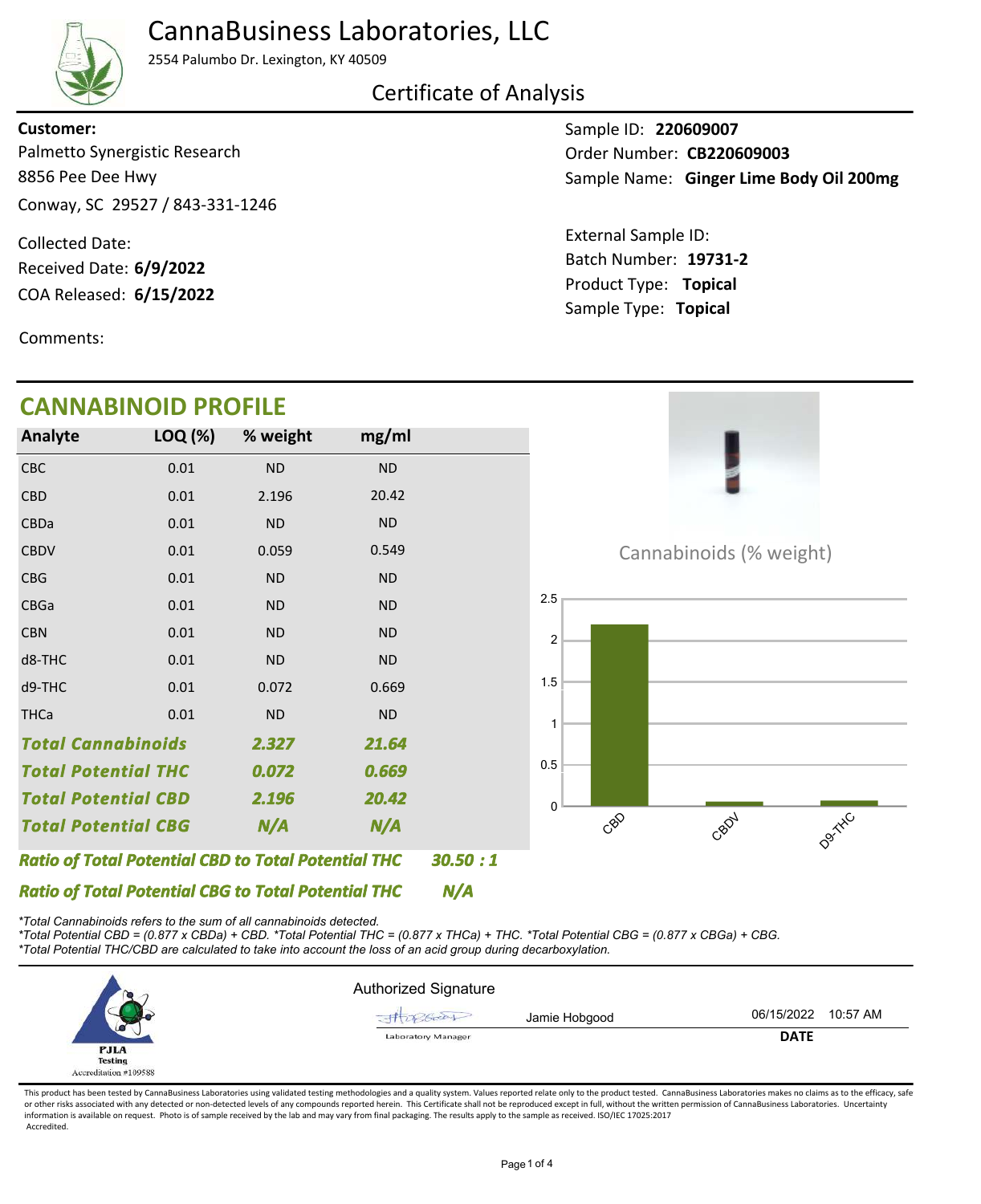



## **Certificate of Analysis** Sample Type:

| Customer<br>Palmetto Synergistic Research |  |                  | <b>Overall Batch Results</b> | <b>Sample Name:</b>                        | Ginger Lime Body Oil<br>200 <sub>mq</sub><br>220609007 |          |
|-------------------------------------------|--|------------------|------------------------------|--------------------------------------------|--------------------------------------------------------|----------|
| 8856 Pee Dee Hwy<br>Conway, SC 29527 /    |  | Pesticide        | Moisture Content             | Sample ID:<br><b>Product Type:</b>         | Topical                                                |          |
|                                           |  | Potency          | <b>Water Activity</b>        | Sample Type:<br><b>Collected Date:</b>     | Topical                                                |          |
|                                           |  | Mycotoxins       | <b>Heavy Metals</b>          | <b>Received Date:</b>                      | 06/09/2022                                             |          |
|                                           |  | Microbial Screen | Residual Solvents            | <b>Batch Number:</b><br><b>Batch Size:</b> | 19731-2                                                |          |
|                                           |  | Terpenoids       |                              | <b>Sample Size:</b>                        |                                                        |          |
|                                           |  |                  |                              | <b>COA</b> released:                       | 06/15/2022                                             | 10:58 AM |

**Sample ID:**

**Sample Name:**

200mg

| Potency (mg/mL)                    |           |                     |                    |       |                    |       |  |
|------------------------------------|-----------|---------------------|--------------------|-------|--------------------|-------|--|
| Date Tested: 06/09/2022            |           |                     | Method: CB-SOP-028 |       |                    |       |  |
| Instrument:                        |           |                     |                    |       |                    |       |  |
| 0.072%                             | 2.196 %   |                     | 2.327%             |       | 21.64 mg/mL        |       |  |
| Total THC                          | Total CBD |                     | Total Cannabinoids |       | Total Cannabinoids |       |  |
| Analyte                            |           | <b>Result Units</b> |                    | LOQ   | Result             | Units |  |
| CBC (Cannabichromene)              | <b>ND</b> | $\frac{0}{0}$       | 0.010              | ND.   | mg/mL              |       |  |
| CBD (Cannabidiol)                  | 2.196     | $\frac{0}{0}$       | 0.010              | 20.42 | mg/mL              |       |  |
| CBDa (Cannabidiolic Acid)          | <b>ND</b> | $\frac{0}{0}$       | 0.010              | ND.   | mg/mL              |       |  |
| CBDV (Cannabidivarin)              |           | 0.059               | $\frac{0}{0}$      | 0.010 | 0.549              | mg/mL |  |
| CBG (Cannabigerol)                 | ND        | $\frac{0}{0}$       | 0.010              | ND.   | mg/mL              |       |  |
| CBGa (Cannabigerolic Acid)         |           | <b>ND</b>           | $\%$               | 0.010 | ND.                | mg/mL |  |
| CBN (Cannabinol)                   |           |                     |                    | 0.010 | ND.                | mg/mL |  |
| D8-THC (D8-Tetrahydrocannabinol)   |           | <b>ND</b>           | $\%$               | 0.010 | <b>ND</b>          | mg/mL |  |
| D9-THC (D9-Tetrahydrocannabinol)   |           | 0.072               | $\frac{0}{0}$      | 0.010 | 0.669              | mg/mL |  |
| THCa (Tetrahydrocannabinolic Acid) |           | <b>ND</b>           | %                  | 0.010 | <b>ND</b>          | mg/mL |  |

| <b>Terpenoids</b>             |                    |      |       |                                                      |               |
|-------------------------------|--------------------|------|-------|------------------------------------------------------|---------------|
| Date Tested: 06/14/2022       | Method: CB-SOP-026 |      |       |                                                      |               |
| Instrument:                   |                    |      |       |                                                      |               |
| Analyte                       | <b>Result</b>      | Unit | LOQ   | Result                                               | Unit          |
| alpha-Bisabolol               | $<$ LOQ            | mg/g | 0.100 | $<$ LOQ                                              | $\frac{0}{0}$ |
| alpha-humulene                | $<$ LOQ            | mg/g | 0.100 | $<$ LOQ                                              | $\%$          |
| alpha-pinene                  | $<$ LOO            | mg/g | 0.100 | <loq< td=""><td><math>\frac{0}{0}</math></td></loq<> | $\frac{0}{0}$ |
| alpha-terpinene               | $<$ LOQ            | mg/g | 0.100 | $<$ LOQ                                              | $\frac{0}{0}$ |
| beta-caryophyllene            | $<$ LOQ            | mg/g | 0.100 | $<$ LOQ                                              | $\frac{0}{0}$ |
| Beta-myrcene                  | $<$ LOQ            | mg/g | 0.100 | $<$ LOQ                                              | $\%$          |
| Beta-pinene                   | $<$ LOQ            | mg/g | 0.100 | <loq< td=""><td><math>\frac{0}{0}</math></td></loq<> | $\frac{0}{0}$ |
| cis-Nerolidol                 | $<$ LOQ            | mg/g | 0.100 | $<$ LOQ                                              | $\frac{0}{0}$ |
| Camphene                      | 0.176              | mg/g | 0.100 | 0.0176                                               | $\frac{0}{0}$ |
| d-Limonene                    | 1.048              | mg/g | 0.100 | 0.1048                                               | %             |
| delta-3-Carene                | $<$ LOO            | mg/g | 0.100 | <loq< td=""><td><math>\frac{0}{0}</math></td></loq<> | $\frac{0}{0}$ |
| Eucalyptol                    | $<$ LOQ            | mg/g | 0.100 | $<$ LOQ                                              | $\%$          |
| gamma-Terpinene               | 0.244              | mg/g | 0.100 | 0.0244                                               | $\frac{0}{0}$ |
| Geraniol                      | $<$ LOQ            | mg/g | 0.100 | $<$ LOQ                                              | $\frac{0}{0}$ |
| Guaiol                        | $<$ LOQ            | mg/g | 0.100 | $<$ LOQ                                              | $\frac{0}{0}$ |
| Isopulegol                    | $<$ LOQ            | mg/g | 0.100 | $<$ LOQ                                              | $\frac{0}{0}$ |
| Linalool                      | $<$ LOQ            | mg/g | 0.100 | <loq< td=""><td><math>\frac{0}{0}</math></td></loq<> | $\frac{0}{0}$ |
| Ocimene (mixture of isomers)  | $<$ LOQ            | mg/g | 0.100 | $<$ LOQ                                              | %             |
| p-Isopropyltoluene (p-Cymene) | $<$ LOQ            | mg/g | 0.100 | $<$ LOQ                                              | $\frac{0}{0}$ |
| trans-beta-Ocimene            | $<$ LOQ            | mg/g | 0.100 | $<$ LOQ                                              | $\%$          |
| trans-Nerolidol               | $<$ LOQ            | mg/g | 0.100 | $<$ LOQ                                              | $\frac{0}{0}$ |
| Terpinolene                   | 0.181              | mg/g | 0.100 | 0.0181                                               | $\frac{0}{0}$ |
|                               |                    |      |       |                                                      |               |

| esticid<br>les |
|----------------|
|----------------|

| 696669                  |                     |             |                     |                     |            |        |
|-------------------------|---------------------|-------------|---------------------|---------------------|------------|--------|
| Date Tested: 06/13/2022 | Method: CB-SOP-025  | Instrument: |                     |                     |            |        |
| Analyte                 | <b>Result Units</b> | <b>LOQ</b>  | Analyte<br>Result   | <b>Result Units</b> | <b>LOQ</b> | Result |
| Acephate                | ND ppm              | 0.010       | Acetamiprid         | ND.<br>ppm          | 0.010      |        |
| Aldicarb                | ND ppm              | 0.010       | Azoxystrobin        | <b>ND</b><br>ppm    | 0.010      |        |
| Bifenazate              | ND ppm              | 0.010       | <b>Bifenthrin</b>   | ND.<br>ppm          | 0.100      |        |
| <b>Boscalid</b>         | ND ppm              | 0.010       | Carbaryl            | ND<br>ppm           | 0.010      |        |
| Carbofuran              | ND ppm              | 0.010       | Chlorantraniliprole | ND.<br>ppm          | 0.010      |        |
| Chlorpyrifos            | ND ppm              | 0.010       | Clofentezine        | <b>ND</b><br>ppm    | 0.010      |        |
| Coumaphos               | ND ppm              | 0.010       | Daminozide          | ND.<br>ppm          | 0.010      |        |
| Diazinon                | ND ppm              | 0.010       | <b>Dichlorvos</b>   | ND<br>ppm           | 0.100      |        |
| Dimethoate              | ND ppm              | 0.010       | Etofenprox          | ND.<br>ppm          | 0.010      |        |
| Etoxazole               | ND ppm              | 0.010       | Fenhexamid          | <b>ND</b><br>ppm    | 0.010      |        |
| Fenoxycarb              | ND ppm              | 0.010       | Fenpyroximate       | ND<br>ppm           | 0.010      |        |
| Fipronil                | ND ppm              | 0.010       | Flonicamid          | ND<br>ppm           | 0.100      |        |
|                         |                     |             |                     |                     |            |        |

NT = Not tested, ND = Not detected; LOQ = Limit of Quantitation; <LOQ = Detected; >ULOL = Above upper limit of linearity; CFU/g = Colony forming units per 1 gram; TNTC = Too numerous to count

CannaBusiness Laboratories

License # P-0059: (859)-514- 6999 https://www.cannabusinesslabs.us

This product has been tested by CannaBusiness Laboratories using validated testing methodologies and a quality system. Values reported relate only to the product tested. CannaBusiness Laboratories makes no claims as to the safety, or other risks associated with any detected or non-detected levels of any compounds reported herein. This Certificate shall not be reproduced except in full, without the written permission of CannaBusiness Laborato Uncertainty information is available on request. Photo is of sample received by the lab and may vary from final packaging. The results apply to the sample as received. ISO/IEC 17025:2017 Accredited.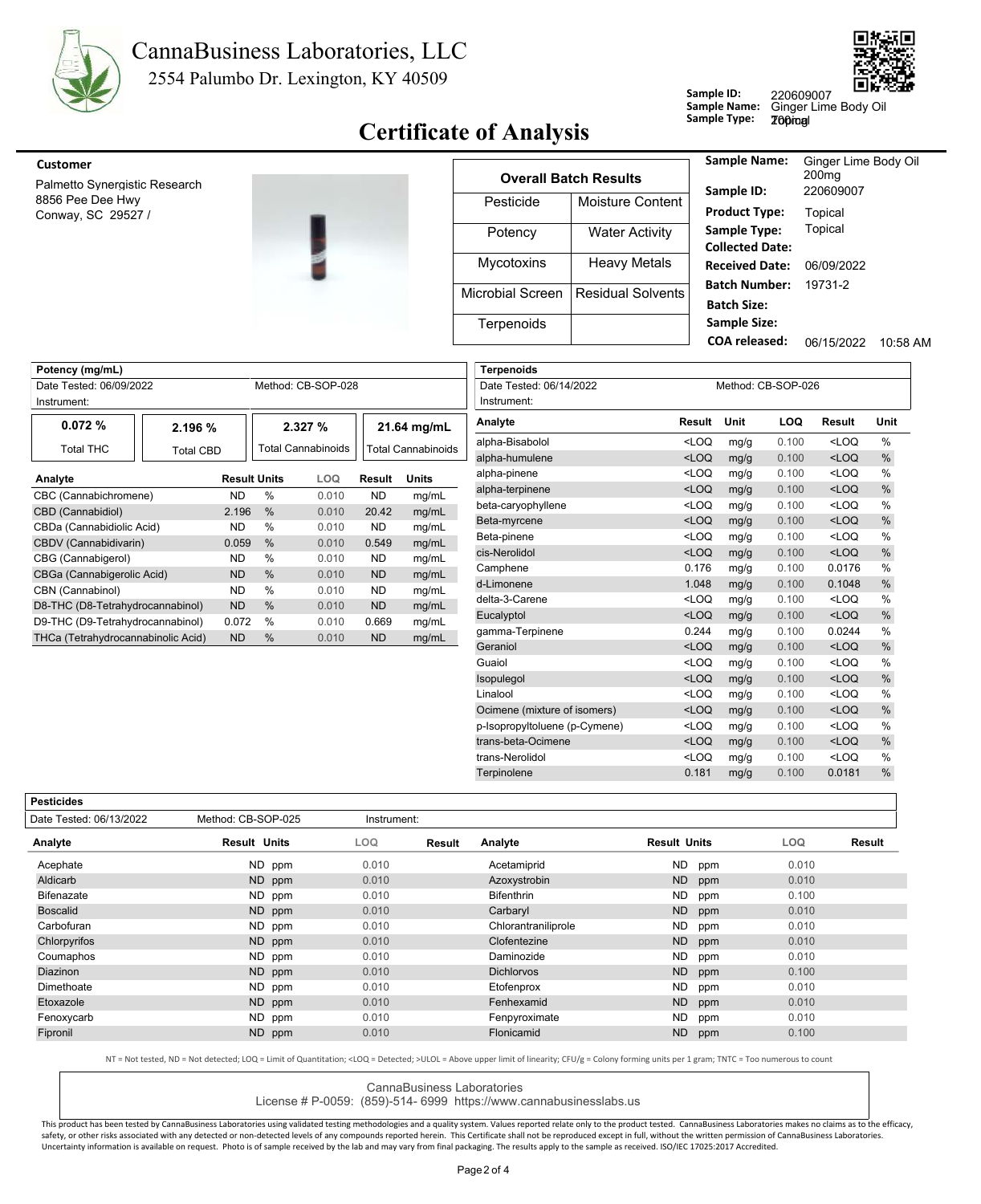



**Sample ID: Sample Name:**

220609007<br>Ginger Lime Body Oil 200mg

# **Certificate of Analysis** Sample Type:

| Date Tested: 06/13/2022                                                                         | Method: CB-SOP-025                                                                                                                                                                                                       | Instrument: |               |                             |                                                                                   |        |          |        |
|-------------------------------------------------------------------------------------------------|--------------------------------------------------------------------------------------------------------------------------------------------------------------------------------------------------------------------------|-------------|---------------|-----------------------------|-----------------------------------------------------------------------------------|--------|----------|--------|
| Analyte                                                                                         | <b>Result Units</b>                                                                                                                                                                                                      | LOQ         | <b>Result</b> | Analyte                     | <b>Result Units</b>                                                               |        | LOQ      | Result |
| Fludioxonil                                                                                     | ND ppm                                                                                                                                                                                                                   | 0.010       |               | Hexythiazox                 | ND.                                                                               | ppm    | 0.010    |        |
| Imazalil                                                                                        | ND ppm                                                                                                                                                                                                                   | 0.010       |               | Imidacloprid                | <b>ND</b>                                                                         | ppm    | 0.010    |        |
| Malathion                                                                                       | ND ppm                                                                                                                                                                                                                   | 0.010       |               | Metalaxyl                   | <b>ND</b>                                                                         | ppm    | 0.010    |        |
| Methiocarb                                                                                      | ND<br>ppm                                                                                                                                                                                                                | 0.010       |               | Methomyl                    | <b>ND</b>                                                                         | ppm    | 0.010    |        |
| Myclobutanil                                                                                    | ND.<br>ppm                                                                                                                                                                                                               | 0.010       |               | Naled                       | <b>ND</b>                                                                         | ppm    | 0.010    |        |
| Oxamyl                                                                                          | ND.<br>ppm                                                                                                                                                                                                               | 0.010       |               | Paclobutrazol               | <b>ND</b>                                                                         | ppm    | 0.010    |        |
| Phosmet                                                                                         | ND<br>ppm                                                                                                                                                                                                                | 0.010       |               | Prallethrin                 | ND                                                                                | ppm    | 0.010    |        |
| Propiconazole                                                                                   | ND ppm                                                                                                                                                                                                                   | 0.010       |               | Propoxur                    | <b>ND</b>                                                                         | ppm    | 0.010    |        |
| Pyrethrin I                                                                                     | ND.<br>ppm                                                                                                                                                                                                               | 0.010       |               | Pyrethrin II                | <b>ND</b>                                                                         | ppm    | 0.010    |        |
| Pyridaben                                                                                       | ND ppm                                                                                                                                                                                                                   | 0.010       |               | Spinetoram                  | <b>ND</b>                                                                         | ppm    | 0.010    |        |
| Spiromesifen                                                                                    | ND ppm                                                                                                                                                                                                                   | 0.010       |               | Spirotetramat               | <b>ND</b>                                                                         |        | 0.010    |        |
|                                                                                                 |                                                                                                                                                                                                                          |             |               |                             |                                                                                   | ppm    |          |        |
| Tebuconazole                                                                                    | ND.<br>ppm                                                                                                                                                                                                               | 0.010       |               | Thiacloprid                 | <b>ND</b>                                                                         | ppm    | 0.010    |        |
| Thiamethoxam                                                                                    | ND ppm                                                                                                                                                                                                                   | 0.010       |               | Trifloxystrobin             | ND                                                                                | ppm    | 0.010    |        |
| Ethoprophos                                                                                     | ND ppm                                                                                                                                                                                                                   | 0.010       |               | Kresoxym-methyl             | <b>ND</b>                                                                         | ppm    | 0.010    |        |
| Permethrins                                                                                     | ND.<br>ppm                                                                                                                                                                                                               | 0.010       |               | Piperonyl Butoxide          | <b>ND</b>                                                                         | ppm    | 0.010    |        |
| Spinosyn A                                                                                      | ND<br>ppm                                                                                                                                                                                                                | 0.010       |               | Spiroxamine-1               | <b>ND</b>                                                                         | ppm    | 0.010    |        |
| AbamectinB1a                                                                                    | ND ppm                                                                                                                                                                                                                   | 0.010       |               | Spinosyn D                  | ND                                                                                | ppm    | 0.010    |        |
| <b>Mycotoxins</b>                                                                               |                                                                                                                                                                                                                          |             |               |                             |                                                                                   |        |          |        |
| Date Tested: 06/13/2022                                                                         | Method: CB-SOP-025                                                                                                                                                                                                       | Instrument: |               |                             |                                                                                   |        |          |        |
| Analyte                                                                                         | <b>Result Units</b>                                                                                                                                                                                                      | <b>LOQ</b>  | <b>Result</b> | Analyte                     | <b>Result Units</b>                                                               |        | LOQ      | Result |
| Ochratoxin A                                                                                    | ND<br>ppm                                                                                                                                                                                                                | 0.010       |               | Aflatoxin B1                | <b>ND</b>                                                                         | ppm    | 0.010    |        |
| Aflatoxin G2                                                                                    | ND ppm                                                                                                                                                                                                                   | 0.010       |               | Aflatoxin B2                | ND                                                                                | ppm    | 0.010    |        |
| Aflatoxin G1                                                                                    | ND ppm                                                                                                                                                                                                                   | 0.010       |               |                             |                                                                                   |        |          |        |
| <b>Metals</b>                                                                                   |                                                                                                                                                                                                                          |             |               |                             |                                                                                   |        |          |        |
| Date Tested: 06/14/2022                                                                         | Method: CB-SOP-027                                                                                                                                                                                                       | Instrument: |               |                             |                                                                                   |        |          |        |
| Analyte                                                                                         | <b>Result Units</b>                                                                                                                                                                                                      | LOQ         | Result        | Analyte                     | <b>Result Units</b>                                                               |        | LOQ      | Result |
| Arsenic                                                                                         | <loq ppm<="" td=""><td>0.500</td><td></td><td>Cadmium</td><td><loq< td=""><td>ppm</td><td>0.500</td><td></td></loq<></td></loq>                                                                                          | 0.500       |               | Cadmium                     | <loq< td=""><td>ppm</td><td>0.500</td><td></td></loq<>                            | ppm    | 0.500    |        |
| Lead                                                                                            | <loq ppm<="" td=""><td>0.500</td><td></td><td>Mercury</td><td><loq ppm<="" td=""><td></td><td>3.000</td><td></td></loq></td></loq>                                                                                       | 0.500       |               | Mercury                     | <loq ppm<="" td=""><td></td><td>3.000</td><td></td></loq>                         |        | 3.000    |        |
|                                                                                                 |                                                                                                                                                                                                                          |             |               |                             |                                                                                   |        |          |        |
| <b>Microbial</b>                                                                                |                                                                                                                                                                                                                          |             |               |                             |                                                                                   |        |          |        |
| Date Tested: 06/14/2022                                                                         | Method:                                                                                                                                                                                                                  | Instrument: |               |                             |                                                                                   |        |          |        |
|                                                                                                 |                                                                                                                                                                                                                          |             |               |                             |                                                                                   |        |          | Result |
|                                                                                                 | <b>Result Units</b>                                                                                                                                                                                                      | LOQ         | Result        | Analyte                     | <b>Result Units</b>                                                               |        | LOQ      |        |
| STEC (E. coli)                                                                                  | Negative                                                                                                                                                                                                                 |             |               | Salmonella                  | Negative                                                                          |        |          |        |
|                                                                                                 | Negative                                                                                                                                                                                                                 |             |               | Yeast/Mold (qPCR)           |                                                                                   | 0 CFUs |          |        |
| Analyte<br>L. monocytogenes<br>Residual Solvent                                                 |                                                                                                                                                                                                                          |             |               |                             |                                                                                   |        |          |        |
| Date Tested: 06/14/2022                                                                         | Method: CB-SOP-032                                                                                                                                                                                                       | Instrument: |               |                             |                                                                                   |        |          |        |
|                                                                                                 | <b>Result Units</b>                                                                                                                                                                                                      | LOQ.        | Result        | Analyte                     | <b>Result Units</b>                                                               |        | LOQ      |        |
|                                                                                                 | <loq ppm<="" td=""><td>29</td><td></td><td>2-Butanol</td><td><loq ppm<="" td=""><td></td><td>175</td><td></td></loq></td></loq>                                                                                          | 29          |               | 2-Butanol                   | <loq ppm<="" td=""><td></td><td>175</td><td></td></loq>                           |        | 175      |        |
|                                                                                                 | <loq ppm<="" td=""><td>24</td><td></td><td>2-Methylpentane</td><td><loq ppm<="" td=""><td></td><td>87</td><td></td></loq></td></loq>                                                                                     | 24          |               | 2-Methylpentane             | <loq ppm<="" td=""><td></td><td>87</td><td></td></loq>                            |        | 87       |        |
|                                                                                                 | <loq ppm<="" td=""><td>87</td><td></td><td>2-Propanol</td><td><loq ppm<="" td=""><td></td><td>350</td><td></td></loq></td></loq>                                                                                         | 87          |               | 2-Propanol                  | <loq ppm<="" td=""><td></td><td>350</td><td></td></loq>                           |        | 350      |        |
|                                                                                                 | <loq ppm<="" td=""><td>146</td><td></td><td>Ether</td><td><loq ppm<="" td=""><td></td><td>350</td><td></td></loq></td></loq>                                                                                             | 146         |               | Ether                       | <loq ppm<="" td=""><td></td><td>350</td><td></td></loq>                           |        | 350      |        |
|                                                                                                 | <loq ppm<="" td=""><td>81</td><td></td><td>Acetone</td><td><loq ppm<="" td=""><td></td><td>350</td><td></td></loq></td></loq>                                                                                            | 81          |               | Acetone                     | <loq ppm<="" td=""><td></td><td>350</td><td></td></loq>                           |        | 350      |        |
|                                                                                                 |                                                                                                                                                                                                                          |             |               |                             |                                                                                   |        |          |        |
| 1-4 Dioxane<br>3-Methylpentane<br>Ethylbenzene                                                  | <loq ppm<="" td=""><td>175</td><td></td><td>Methylbutane</td><td><loq ppm<="" td=""><td></td><td>350</td><td></td></loq></td></loq>                                                                                      | 175         |               | Methylbutane                | <loq ppm<="" td=""><td></td><td>350</td><td></td></loq>                           |        | 350      |        |
| Analyte<br>2-Ethoxyethanol<br>Cyclohexane<br><b>Isopropyl Acetate</b><br>n-Heptane<br>n-Pentane | <loq ppm<br=""><loq ppm<="" td=""><td>350<br/>350</td><td></td><td>n-Hexane<br/>Tetrahydrofuran</td><td><math>&lt;</math>LOQ<br/><loq ppm<="" td=""><td>ppm</td><td>87<br/>54</td><td>Result</td></loq></td></loq></loq> | 350<br>350  |               | n-Hexane<br>Tetrahydrofuran | $<$ LOQ<br><loq ppm<="" td=""><td>ppm</td><td>87<br/>54</td><td>Result</td></loq> | ppm    | 87<br>54 | Result |

CannaBusiness Laboratories

License # P-0059: (859)-514- 6999 https://www.cannabusinesslabs.us

This product has been tested by CannaBusiness Laboratories using validated testing methodologies and a quality system. Values reported relate only to the product tested. CannaBusiness Laboratories makes no claims as to the safety, or other risks associated with any detected or non-detected levels of any compounds reported herein. This Certificate shall not be reproduced except in full, without the written permission of CannaBusiness Laborato Uncertainty information is available on request. Photo is of sample received by the lab and may vary from final packaging. The results apply to the sample as received. ISO/IEC 17025:2017 Accredited.